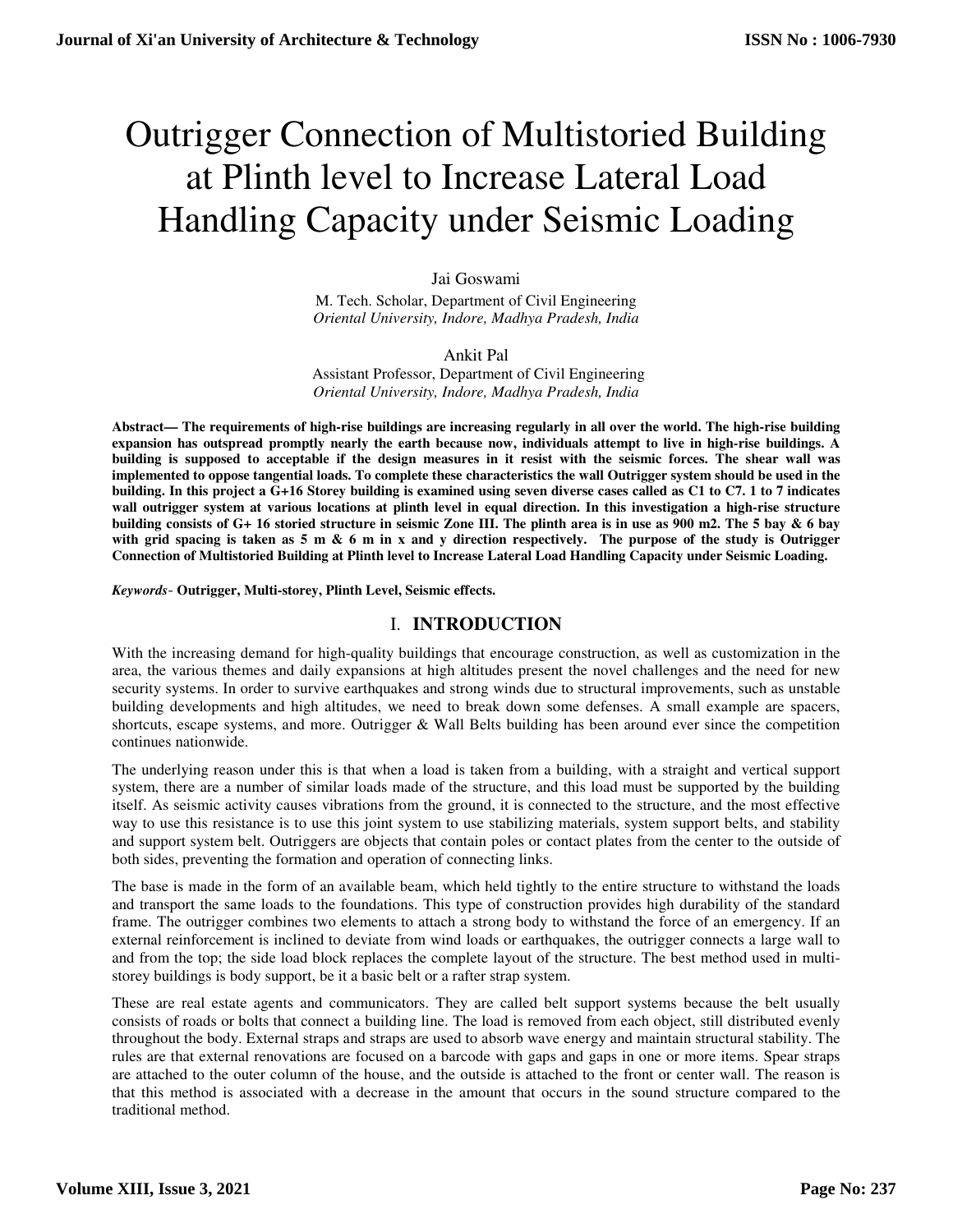# II. **OBJECTIVES OF THE PROJECT**

This investigation is grounded on the Effectiveness Location of Outrigger Connection of Multistoried Building at Plinth level to Increase Lateral Load Handling Capacity Under Seismic Loading. Under the analysis it is appears that the used of these types of idea in the building growing lateral load management capacity. The subsequent objectives are taken for this project are as follows: -

- 1) To Study about Outrigger Wall Connection.
- 2) To prepared a G+16 storey multistory Building in CSI- ETABS design software.
- 3) To conclude various outcomes limitations such as Maximum displacement, Base shear, axial force, bending moment, Torsional moment & Stresses in required X Y and Z.
- 4) To compare the various models which is prepare in ETABS C1 (regular model) with C2 to C7 model (Wall Outrigger modeled structure).
- 5) To observe the ideal Location of Location of Outrigger Connection of Multistoried Building at Plinth level to Increase Lateral Load Handling Capacity Under Seismic Loading System.

### III. **MODELING AND ANALYSIS**

The assorted cases of wall Outrigger system are modeled by using fem-based CSI- ETABS software. The Notations of cases are as follows:

- 1) Results for Regular Building with no outriggers support Case C1
- 2) Results for Regular Building 1st wall Outrigger connection at AB 34 Case C2
- 3) Results for Regular Building 2nd wall Outrigger connection at BC 34 Case C3
- 4) Results for Regular Building 3rd wall Outrigger connection at CD 34 Case C4
- 5) Results for Regular Building 4th wall Outrigger connection at DE 34 Case C5
- 6) Results for Regular Building 5th wall Outrigger connection at EF 34 Case C6
- 7) Results for Regular Building 6th wall Outrigger connection at FG 34 Case C7



Figure 1: Plan of the Structure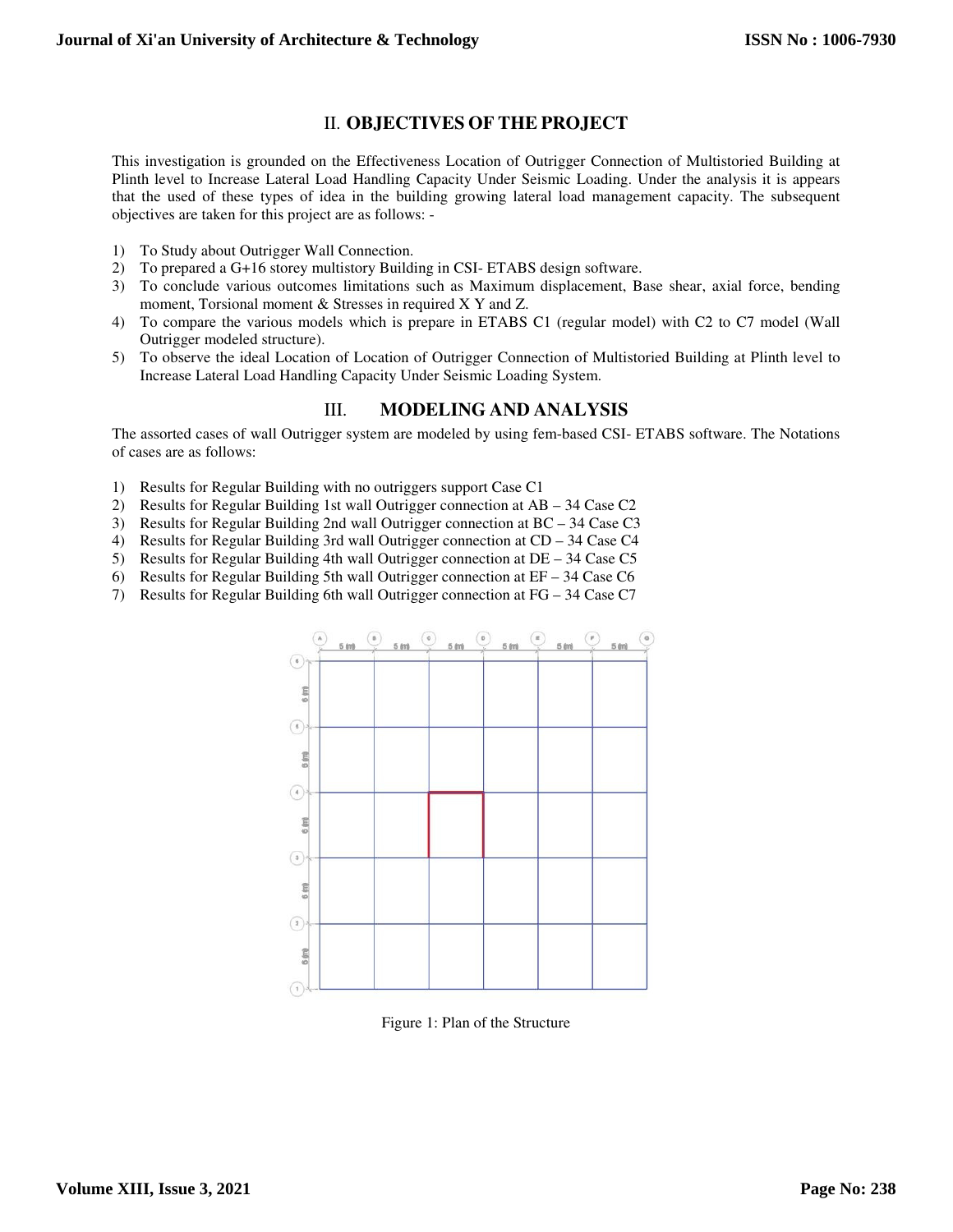# **Journal of Xi'an University of Architecture & Technology**



Figure 5: Case C3: Inside Stability view of the Structure

Figure 6: Case C4: Inside Stability view of the Structure

Figure 7: Case C5: Inside Stability view of the Structure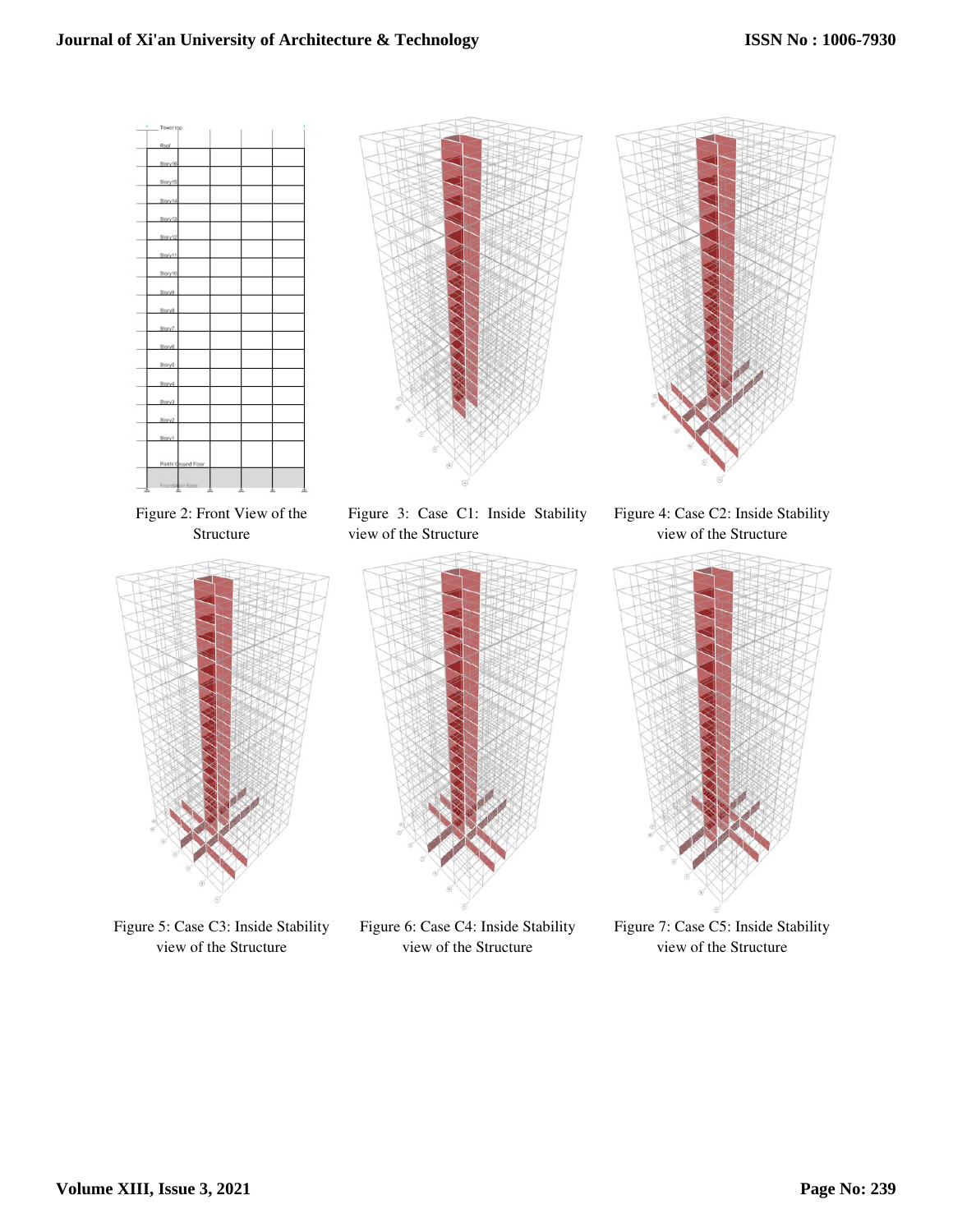

## **Structural Parameters used in this work:**

Table 1 & Table 2 shows the basic parameters used in the analysis of building.

| S. No.         | <b>Element Name</b>          | <b>Description</b>      |  |  |
|----------------|------------------------------|-------------------------|--|--|
|                | <b>Building Types</b>        | Semi-Commercial         |  |  |
| $\overline{2}$ | No. of Storey                | $G+16$                  |  |  |
| 3              | Plinth Area                  | $900 \text{ m}^2$       |  |  |
| $\overline{4}$ | Floor Height                 | 5m GF & 3.5m each floor |  |  |
| 5              | Dimensions of Beam           | $0.50$ m. $x0.40$ m.    |  |  |
| 6              | Dimensions of Column         | $0.60$ m. x $0.55$ m.   |  |  |
| 7              | <b>Slab Thickness</b>        | $0.160$ m.              |  |  |
| 8              | Shear wall                   | $0.140$ m.              |  |  |
| 10             | Grade of Concrete            | M <sub>25</sub>         |  |  |
| 11             | <b>Steel Used</b>            | Fe 500                  |  |  |
| 12             | Staircase Wait slab          | $1.555$ m.              |  |  |
| 13             | Grid Spacing in X- Direction | 5 m.                    |  |  |
| 14             | Grid Spacing in Y- Direction | 6 m.                    |  |  |
| 15             | <b>Time Period</b>           | 1.1256 Second           |  |  |
| 16             | Analysis Software used       | CSI-Etabs               |  |  |

|  |  | Table 1. Structural Parameters |
|--|--|--------------------------------|
|--|--|--------------------------------|

**Earthquake Parameters used in G+5 Storey:** 

Table 2. Earthquake Parameters

| S. No. | <b>Description</b><br><b>Parameters</b> |                      |
|--------|-----------------------------------------|----------------------|
|        | Earthquake Code                         | IS 1893(Part 1):2016 |
|        | Earthquake Zone                         |                      |
|        | Response Factor (RF)                    |                      |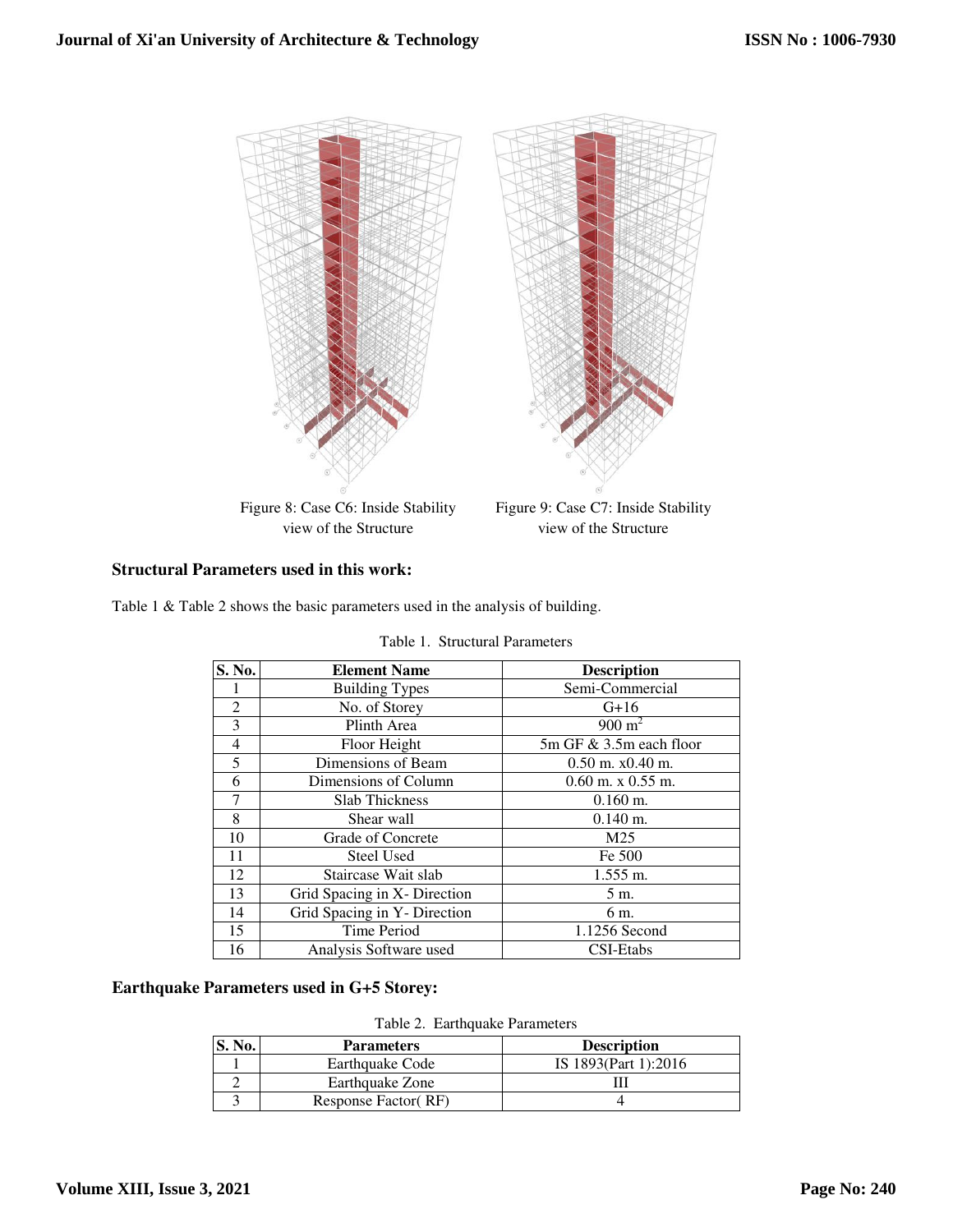| Importance Factor(IF) |                            |
|-----------------------|----------------------------|
| Soil Types            | Medium                     |
| Damping               | 0.05                       |
| Structural Type       | <b>RCC</b> Framed Building |
| Earthquake method     | Response Spectrum Method   |

# IV. **RESULTS AND DISCUSSION**

The Following results are to be obtained from the modeling and analysis of Multi storey building of G+16 Storey building in Csi-Etabs software. The results are as follows:

#### *Maximum Displacement:*

| <b>Wall Belt Stability</b> | <b>Maximum Displacement (mm)</b> |                        |  |  |
|----------------------------|----------------------------------|------------------------|--|--|
| Case                       | <b>For X Direction</b>           | <b>For Z Direction</b> |  |  |
| Case C1                    | 269.319                          | 250.292                |  |  |
| Case C <sub>2</sub>        | 242.943                          | 231.807                |  |  |
| Case C <sub>3</sub>        | 240.953                          | 225.502                |  |  |
| Case C <sub>4</sub>        | 240.438                          | 225.15                 |  |  |
| Case C5                    | 240.292                          | 225.173                |  |  |
| Case C6                    | 240.683                          | 225.192                |  |  |
| Case C7                    | 241.038                          | 228.64                 |  |  |



Figure 10: Graphical Representation of Maximum Displacement in X and Z direction for all Outrigger Wall Cases at Plinth Level

|  |  |  |  |  |  |  |  |  | Table 4. Base Shear in X and Z direction for all Outrigger Wall Cases |  |  |
|--|--|--|--|--|--|--|--|--|-----------------------------------------------------------------------|--|--|
|--|--|--|--|--|--|--|--|--|-----------------------------------------------------------------------|--|--|

| <b>Wall Belt Stability</b> | <b>Base Shear (KN)</b> |                    |  |  |
|----------------------------|------------------------|--------------------|--|--|
| Case                       | X direction            | <b>Z</b> direction |  |  |
| Case C1                    | 5241.8226              | 5241.8226          |  |  |
| Case C <sub>2</sub>        | 5278.2774              | 5278.2774          |  |  |
| Case C <sub>3</sub>        | 5276.3754              | 5276.3754          |  |  |
| Case C <sub>4</sub>        | 5274.4735              | 5274.4735          |  |  |
| Case C <sub>5</sub>        | 5276.3754              | 5276.3754          |  |  |
| Case C <sub>6</sub>        | 5278.2774              | 5278.2774          |  |  |
| Case C7                    | 5278.9819              | 5278.9819          |  |  |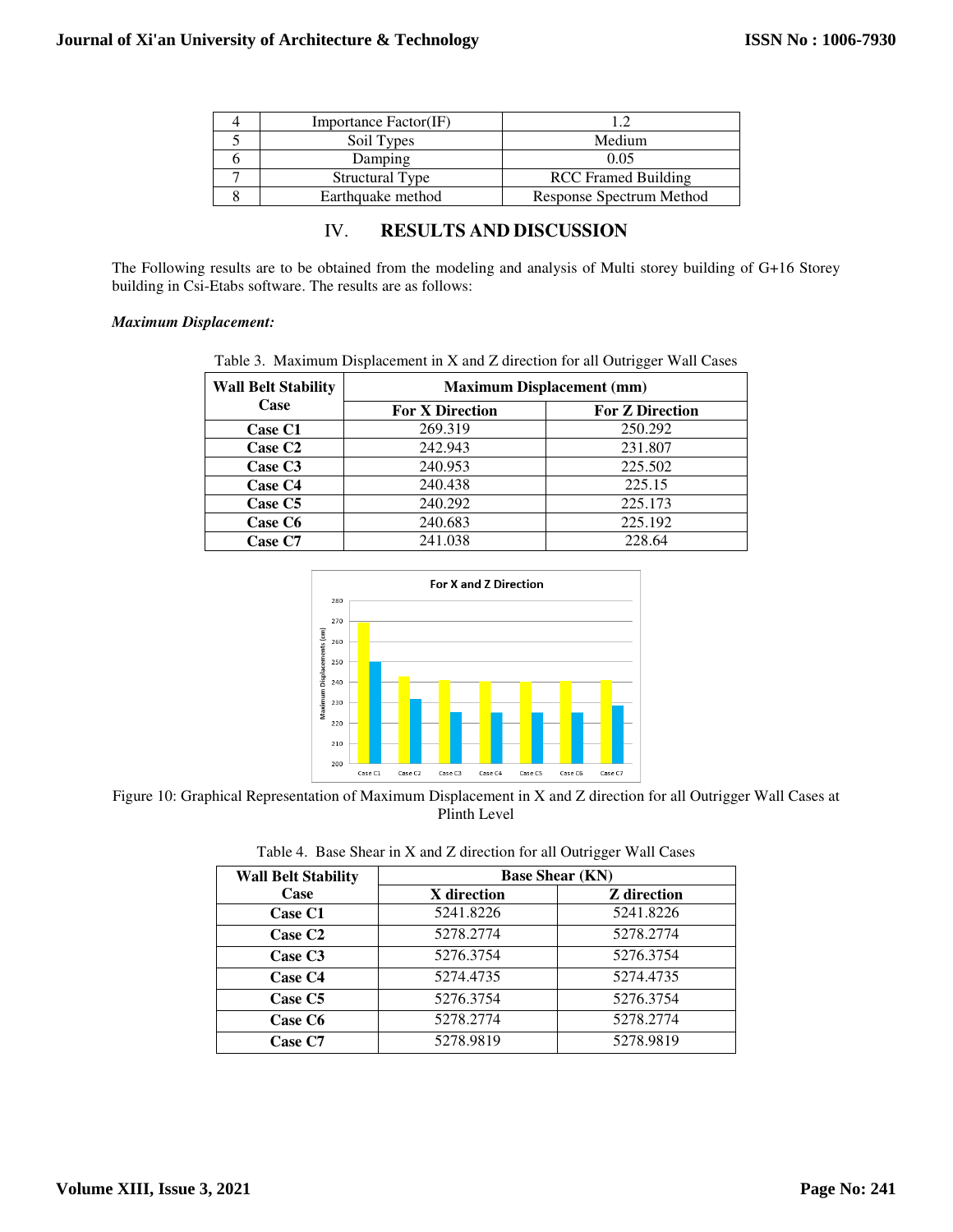

Figure 11: Base Shear in X and Z direction for all Outrigger Wall Cases

#### *Maximum Axial Forces:*

| Table 5. Maximum Axial Forces in Column for all Outrigger Wall Cases |                           |  |  |  |
|----------------------------------------------------------------------|---------------------------|--|--|--|
| <b>Wall Belt Stability Case</b>                                      | <b>Column Axial Force</b> |  |  |  |
|                                                                      | (KN)                      |  |  |  |
| Case C1                                                              | 8250.8124                 |  |  |  |
| Case C <sub>2</sub>                                                  | 7158.0418                 |  |  |  |
| Case C <sub>3</sub>                                                  | 7063.9491                 |  |  |  |
| Case C4                                                              | 7273.6257                 |  |  |  |
| Case C5                                                              | 7353.4797                 |  |  |  |
| Case C6                                                              | 7146.2662                 |  |  |  |
| Case C7                                                              | 7130.4856                 |  |  |  |



Figure 12: Maximum Axial Forces in Column for all Outrigger Wall Cases

#### *Maximum Shear Force in Column:*

|  | Table 6. Maximum Shear Force in Column for all Outrigger Wall Cases |
|--|---------------------------------------------------------------------|
|--|---------------------------------------------------------------------|

| <b>Wall Belt Stability Case</b> | oo :<br><b>Column Shear Force</b><br>(KN) |               |  |  |
|---------------------------------|-------------------------------------------|---------------|--|--|
|                                 | Shear along Y                             | Shear along Z |  |  |
| Case C1                         | 121.0122                                  | 119.7215      |  |  |
| <b>Case C2</b>                  | 118.0562                                  | 118.3998      |  |  |
| Case C <sub>3</sub>             | 118.2468                                  | 116.7324      |  |  |
| Case C4                         | 118.2859                                  | 116.3564      |  |  |
| Case C5                         | 118.5906                                  | 117.707       |  |  |
| Case C6                         | 118.5096                                  | 118.3887      |  |  |
| Case C7                         | 117.8194                                  | 118.4245      |  |  |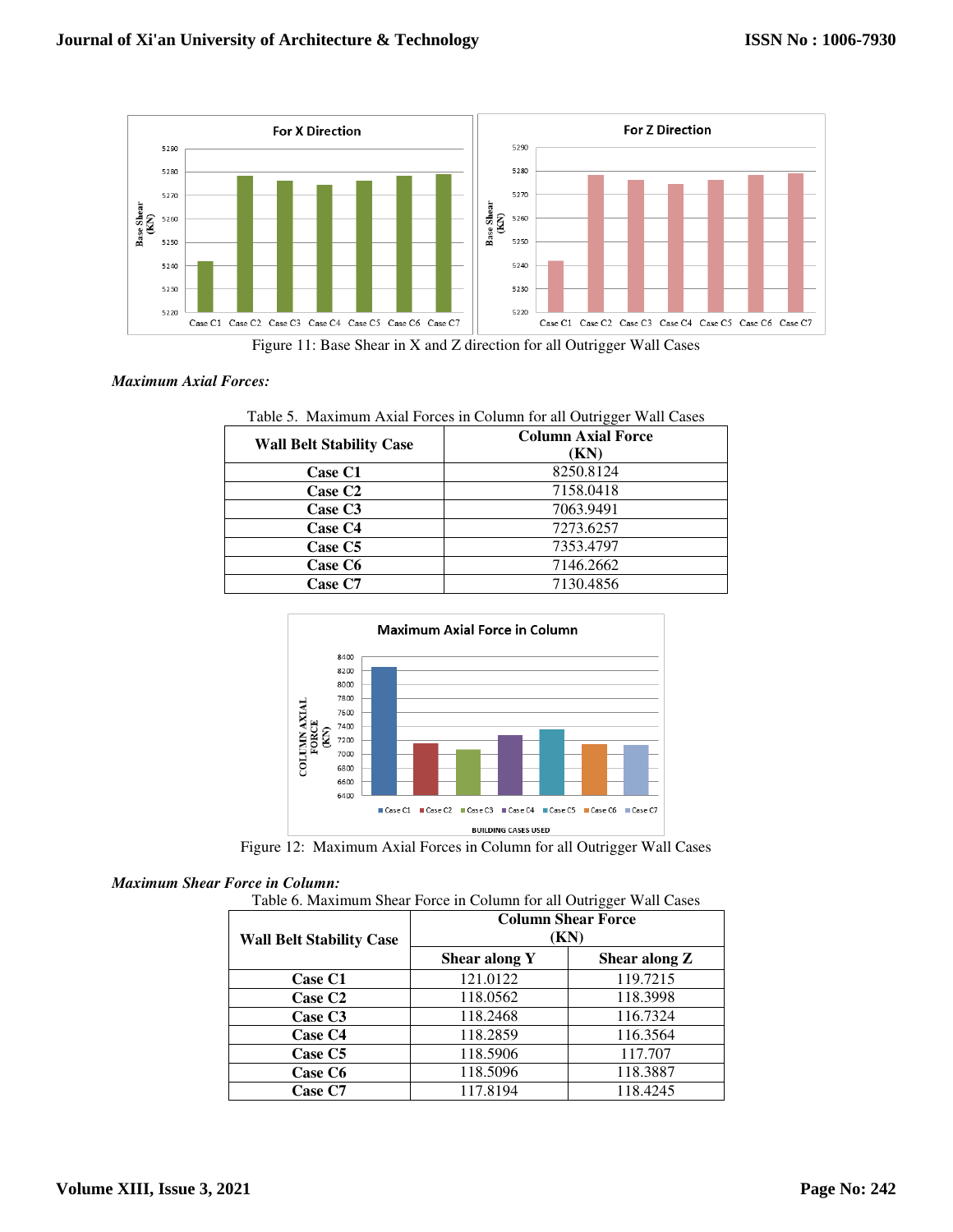

Figure 13: Maximum Shear Force in Column for all Outrigger Wall Cases

#### *Maximum Bending Moment in Column:*

| <b>Wall Belt Stability Case</b> | <b>Column Bending Moment</b><br>(KNm) |                               |  |  |
|---------------------------------|---------------------------------------|-------------------------------|--|--|
|                                 |                                       | Moment along Y Moment along Z |  |  |
| Case C1                         | 188.1929                              | 198.2612                      |  |  |
| Case C <sub>2</sub>             | 186.0936                              | 253.6941                      |  |  |
| Case C <sub>3</sub>             | 183.507                               | 253.8893                      |  |  |
| Case C <sub>4</sub>             | 182.905                               | 244.5835                      |  |  |
| Case C <sub>5</sub>             | 184.9991                              | 247.1935                      |  |  |
| Case C6                         | 186.0784                              | 253.5785                      |  |  |
| Case C7                         | 197.4707                              | 250.4739                      |  |  |



Figure 14: Maximum Bending Moment in Column for all Outrigger Wall Cases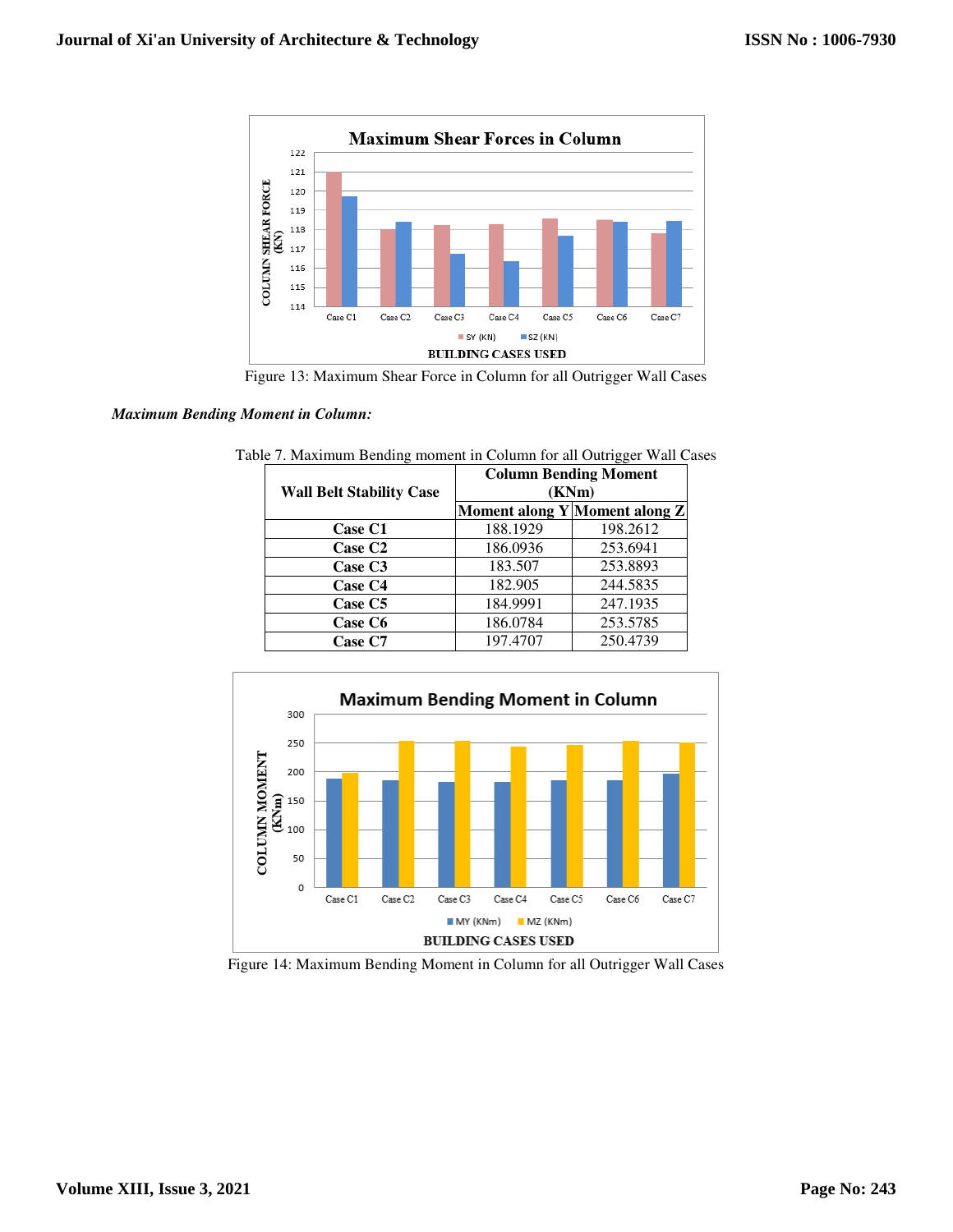#### *Maximum Shear Force in Beam:*

| <b>Wall Belt Stability Case</b> | <b>Beam Shear Force</b><br>(KN) |                  |  |
|---------------------------------|---------------------------------|------------------|--|
|                                 | Shear along<br>Y                | Shear along<br>z |  |
| Case C1                         | 141.4607                        |                  |  |
| Case C <sub>2</sub>             | 137.8148                        |                  |  |
| Case C <sub>3</sub>             | 137.4281                        |                  |  |
| Case C4                         | 138.2235                        |                  |  |
| Case C5                         | 138.4087                        |                  |  |
| Case C6                         | 138.3767                        |                  |  |
| <b>Case C7</b>                  | 137.9696                        |                  |  |

Table 8. Maximum Shear Force in beam for all Outrigger Wall Cases



Figure 15: Maximum Shear Force in beam for all Outrigger Wall Cases

#### *Maximum Bending Moment in Beam:*

| Table 9. Maximum Bending Moment in Beam for all Outrigger Wall Cases |  |  |  |  |
|----------------------------------------------------------------------|--|--|--|--|
|                                                                      |  |  |  |  |

| <b>Wall Belt Stability Case</b> | <b>Column Bending Moment</b><br>(KNm) |                |  |  |
|---------------------------------|---------------------------------------|----------------|--|--|
|                                 | Moment along Y                        | Moment along Z |  |  |
| Case C1                         |                                       | 244.2174       |  |  |
| Case C <sub>2</sub>             |                                       | 241.0994       |  |  |
| Case C <sub>3</sub>             |                                       | 237.0811       |  |  |
| Case C4                         |                                       | 236.9587       |  |  |
| Case C5                         |                                       | 238.9302       |  |  |
| Case C6                         |                                       | 240.4891       |  |  |
| Case C7                         |                                       | 241.51         |  |  |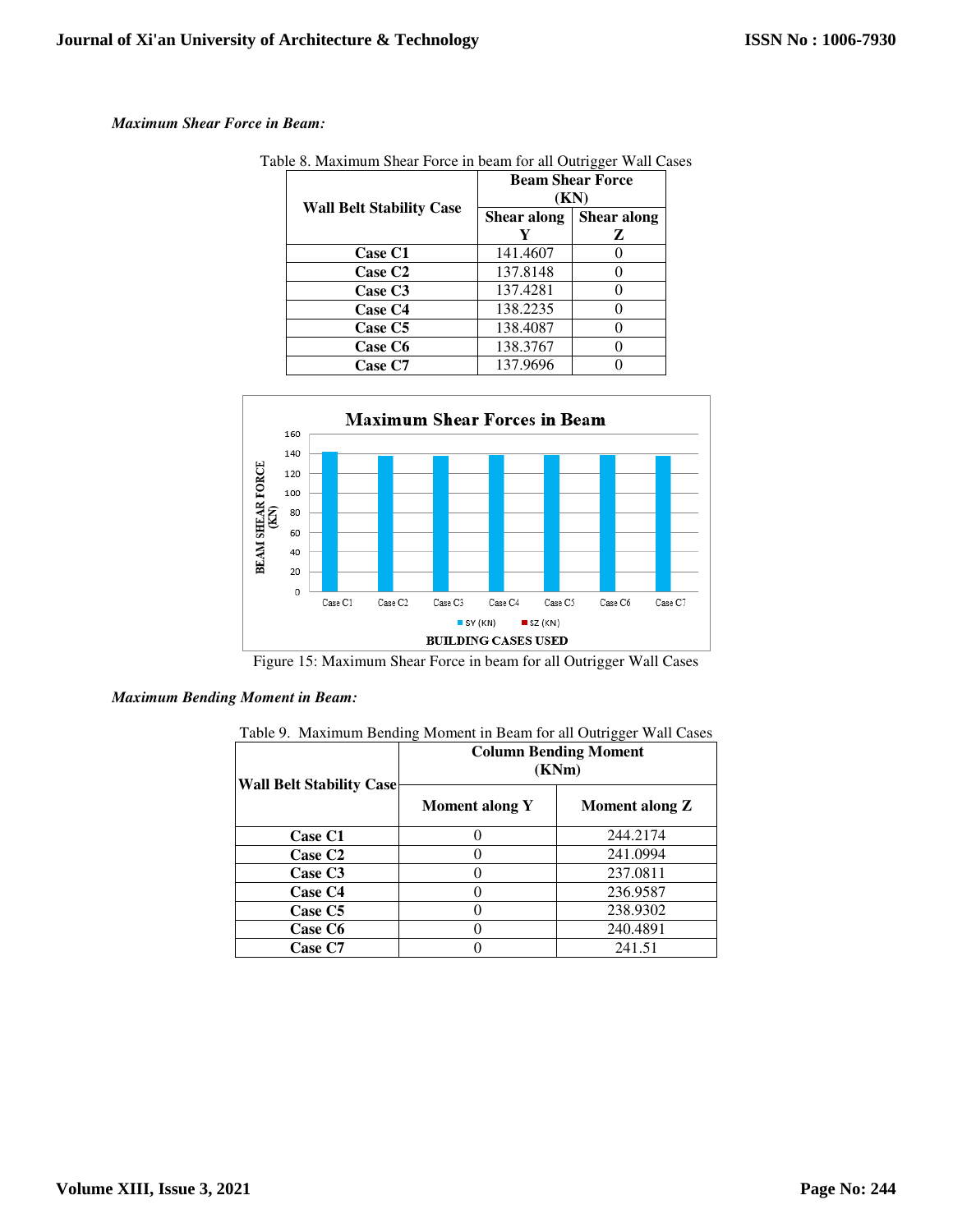

Figure 16: Maximum Bending Moment in Beam for all Outrigger Wall Cases

#### *Maximum Torsional Moments in Beam and column:*

| <b>Wall Belt Stability</b><br>Case | <b>Beam</b>              | Column                   |  |
|------------------------------------|--------------------------|--------------------------|--|
|                                    | <b>Torsional Moments</b> | <b>Torsional Moments</b> |  |
|                                    | (KNm)                    | (KNm)                    |  |
| <b>Case C1</b>                     | 9.5622                   | 21.1282                  |  |
| <b>Case C2</b>                     | 9.8877                   | 16.1118                  |  |
| Case C <sub>3</sub>                | 9.5541                   | 16.1549                  |  |
| Case C4                            | 9.5701                   | 16.1189                  |  |
| Case C5                            | 9.4862                   | 16.072                   |  |
| Case C6                            | 11.4105                  | 16.0085                  |  |
| Case C7                            | 9.5509                   | 15.9231                  |  |

Table 10. Maximum Torsional Moments in Beam and column for all Outrigger Wall Cases



Figure 17: Maximum Torsional Moments in beam for all Outrigger Wall Cases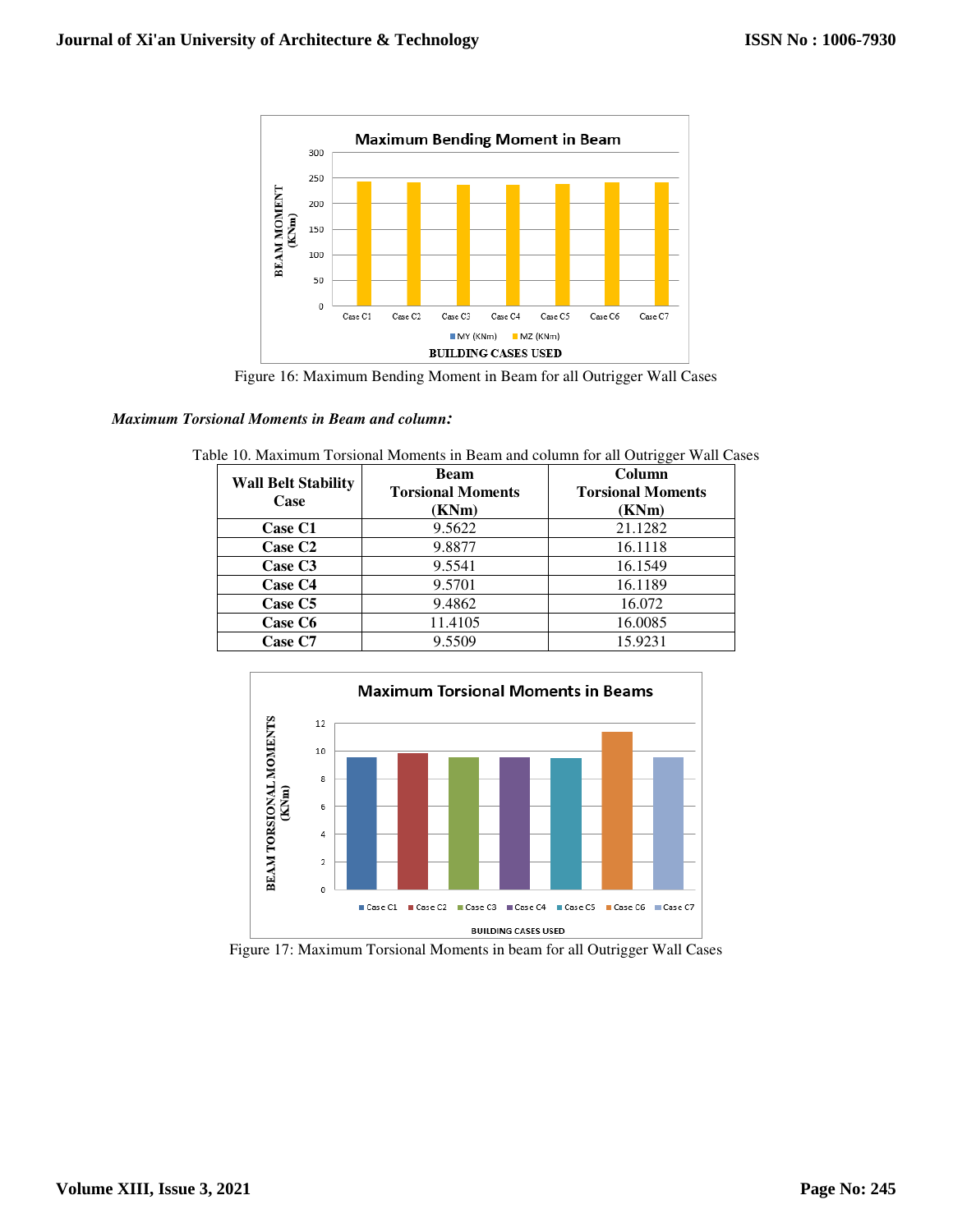

Figure 18: Maximum Torsional Moments in Columns for all Outrigger Wall Cases

#### **Maximum Stresses developed:**

| Maximum Stresses developed (N/sq. mm)     |                                                              |                                                                |                                                          |
|-------------------------------------------|--------------------------------------------------------------|----------------------------------------------------------------|----------------------------------------------------------|
| <b>Wall Belt</b><br><b>Stability Case</b> | <b>Maximum</b><br><b>Principal</b><br>Stresses (N/sq.<br>mm) | <b>Maximum Von</b><br><b>Mises Stresses</b><br>$(N/sq.$ mm $)$ | <b>Maximum</b><br><b>Shearing Stresses</b><br>(N/sq. mm) |
| Case C1                                   | 21.61                                                        | 25.5                                                           | 8.03                                                     |
| Case C <sub>2</sub>                       | 17.71                                                        | 21.61                                                          | 6.44                                                     |
| Case C <sub>3</sub>                       | 17.35                                                        | 21.16                                                          | 6.33                                                     |
| Case C <sub>4</sub>                       | 18.38                                                        | 22.14                                                          | 6.32                                                     |
| Case C5                                   | 18.66                                                        | 22.43                                                          | 6.39                                                     |
| Case C6                                   | 17.59                                                        | 21.4                                                           | 6.41                                                     |
| Case C7                                   | 17.53                                                        | 21.32                                                          | 6.42                                                     |

Table 11. Maximum Principal Stresses for all Outrigger Wall Cases

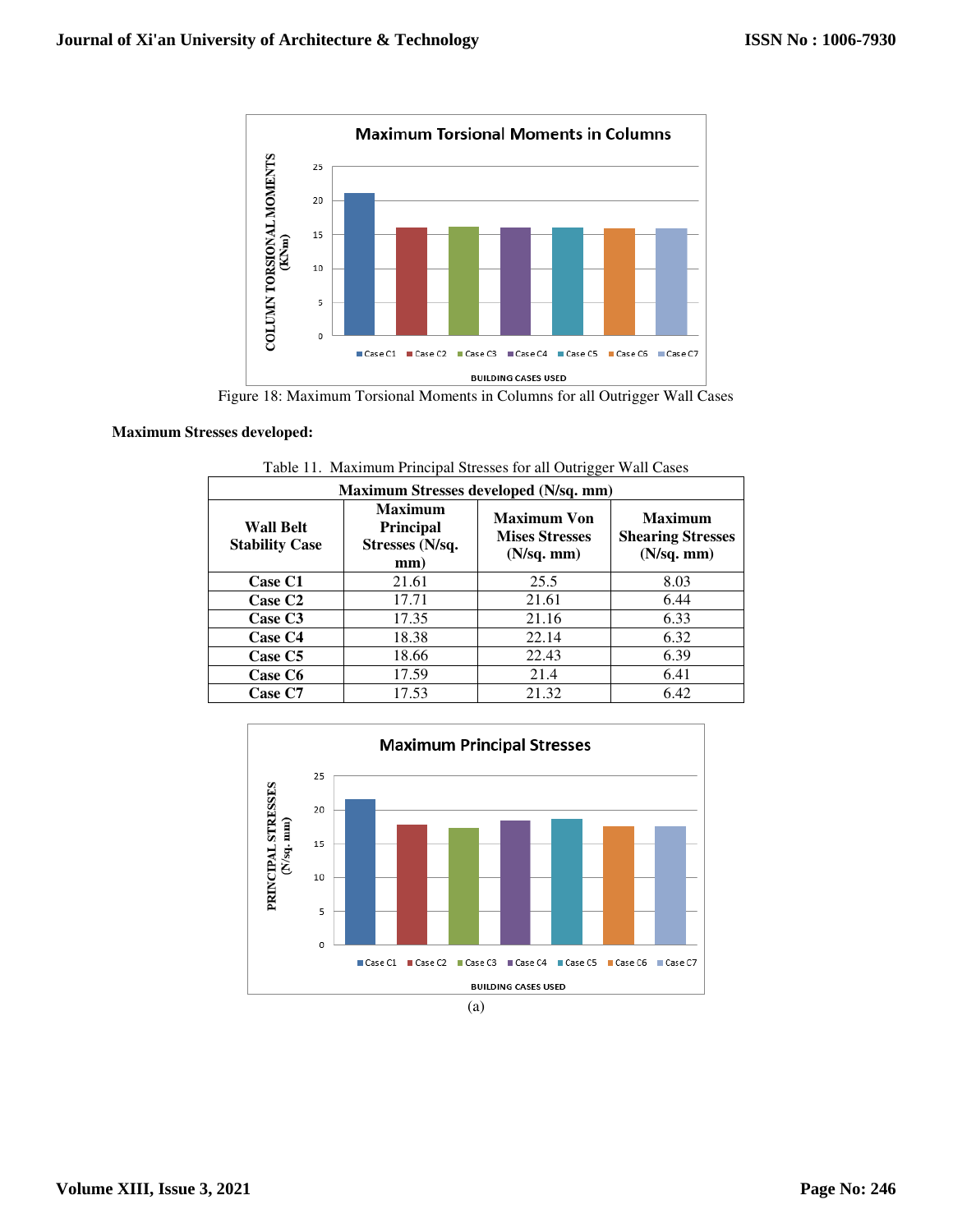



Figure 19: Bar chart of Max.Stresses developed-Principal Stresses (a), Von Mises Stresses (b) & Shearing Stresses (c)

# V. **CONCLUSIONS**

The conclusion can be pointed out are as follows:-

- 1. Maximum displacement in X direction other than building with no outriggers seems less in Case C4 i.e. Building with Wall Outrigger at Location 3 and Case C5 i.e. Building with Wall Outrigger at Location 4.
- 2. For Z direction, the trend follows same as that seen in X direction. This is because the dimension of the building is same from X and Z direction. Here, again Case C4 and C5 seem to be efficient with a minimum value of 225.15 mm and 225.173 mm respectively.
- 3. As it had previously proved that the Base shear values increases with increase in additional member in a structure. As for the horizontal plane, for both the transitional axis, the value of Base shear first increases, then it decreases gradually up to Case C4 with a minimum value of 5274.4735 KN.
- 4. For, the Maximum Axial Forces in Column, the value drastically decreases to Case C3 and then it increases to Case C5.The increasing and decreasing trend keep on continuing. With a minimum value of 7063.9491 KN observed at Case C3, proved to an efficient case.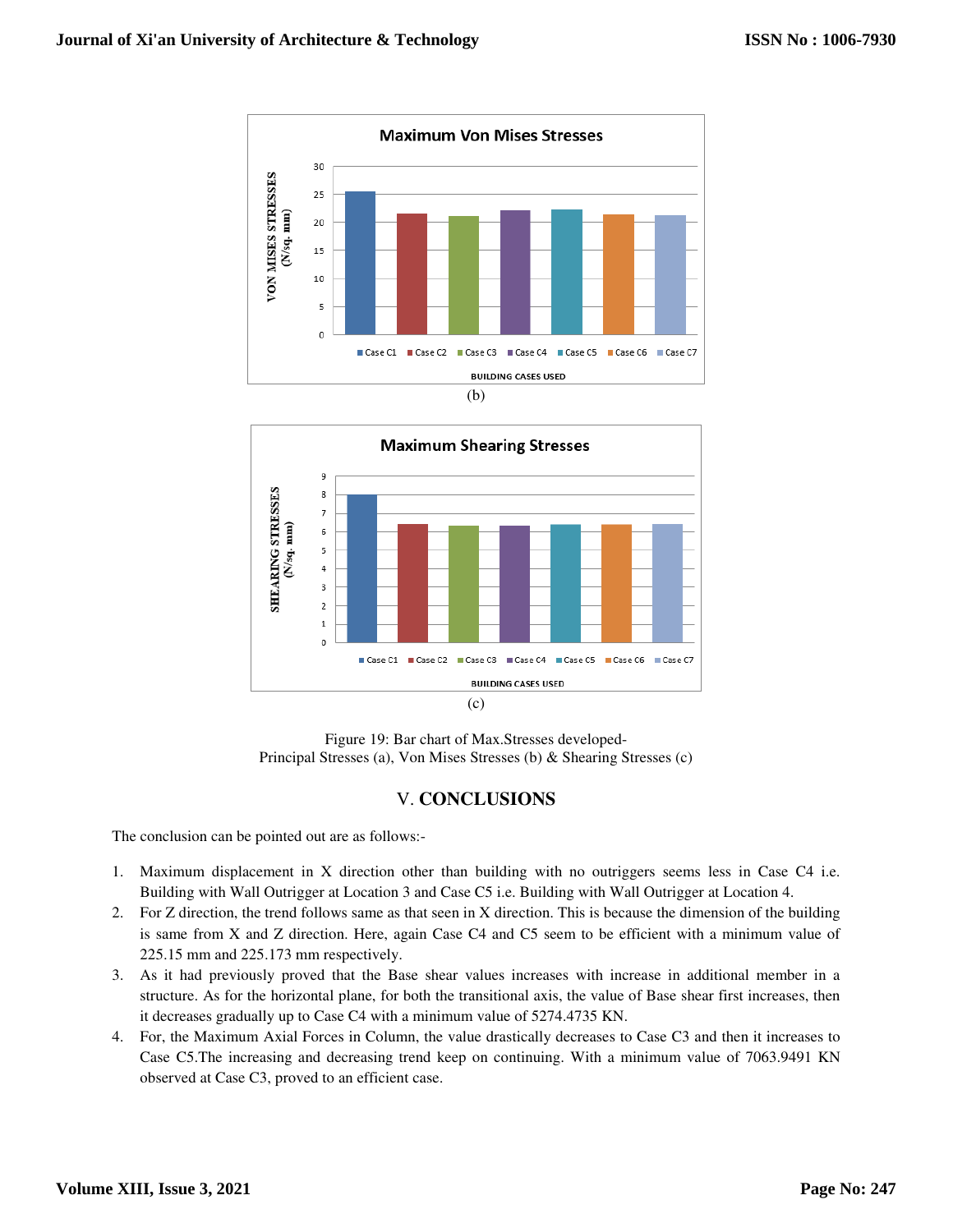- 5. Column Shear force decreases as the outrigger at plinth level is applied. The trend observed as it moves down when it is near the Shear Core i.e. lift area. For both Shear forces along Y and along Z, Case C4 obtained as an effective Case for stability.
- 6. The moment in column observed less when no outrigger is applied. But after application and comparing all the outrigger cases, Cases C4 obtained as best case among all the outrigger cases with a minimum value of 182.905 KNm for My and 244.5835 KNm for Mz respectively.
- 7. With the minimum value of 137.4281 KNm, the shear force generated in beam observed less in Case C3. The same case obtained less in computation of moment in beams on comparing all he outrigger cases. Case C3 proved best among all.
- 8. For Torsional Moments generated in beams, the lesser value Case C5 i.e. Building with Wall Outrigger at Location 4 observed as an effective case for less torsion generation.
- 9. Torsion values observed in column members are nearly same when comparing all the outrigger cases provided at plinth level.
- 10. The Case C3 proved to be lesser in parametric value for Maximum Principal Stresses with a least value of 17.35 N/sq. mm after the application of outrigger wall at plinth level.
- 11. Again for Von Mises Stress, Case C3 after the application of outrigger wall at plinth level proved to be efficient with a minimal value.
- 12. Maximum Shearing Stresses seems less in Case C3 and Case C4 with the application of outrigger wall connection at plinth level.

**Observing all the parametric values in all aspects, Case C4 observed and proved as efficient case. The outrigger parallel to X direction and parallel to Z direction shows the stability feature proved at plinth level. This case should be recommended when this type of stability feature in building will be provided.** 

# **REFERENCES**

- 1. Patel N. & Jamle S. (Aug.-2019) "Use of Shear Wall Belt at Optimum Height to Increase Lateral Load Handling Capacity in Multi-story Building: A Review" International Journal of Advanced Engineering Research and Science (IJAERS), Vol-6, Issue-4,Apr-2019,ISSN:2349-6495(P),2456-1908(O),pp310-314. https://dx.doi.org/10.22161/ijaers.6.4.36,
- 2. Soni P., Tamrakar P.L. & et. al. (Feb.-2016) "Structural Analysis of Multi-story Building of Different shear Walls Location and Heights" International Journal of Engineering Trends and Technology (IJETT) ,Volume 32, Number 1- ISSN: 2231-5381, pp 50-57.
- 3. Dangi A. & Jamle S. (Sept.- 2018) "Determination of Seismic parameters of R.C.C. Building Using Shear Core Outrigger, Wall Belt and Truss Belt Systems" International Journal of Advanced Engineering Research and Science (IJAERS),Vol-5, Issue-9, Sept- 2018,ISSN:2349-6495(P),2456-1908(O),PP-305-309. https://dx.doi.org/10.22161/ijaers.5.9.36
- 4. Nadh V.S., Sumanth B.H. (Feb.- 2020 ) Ideal Location Of Outrigger System And Its Efficiency For Unsymmetrical Tall Buildings Under Lateral Loadings, International Journal Of Scientific & Technology Research volume 9, ISSUE 02, ISSN 2277-8616, Pp 2917-2920.
- 5. Salman K. , Kim D. & et. al. (2020)Optimal control on structural response using outrigger braced frame system under lateral loads , Journal of Structural Integrity and Maintenance ISSN: 2470-5314 (Print) 2470-5322 (Online) vol. 5, no. 1, Pp 40–50 https://doi.org/10.1080/24705314.2019.1701799
- 6. Tavakoli R. , Kamgar R. (Feb.-2019) "Seismic performance of outrigger–belt truss system considering soil– structure interaction" International Journal of Advanced Structural Engineering, pp 45-54, https://doi.org/10.1007/s40091-019-0215-7
- 7. Urjal Das , Ankit Pal , Arvind Vishwakarma. (2020) Location of Efficient Single Outrigger Wall Connection and Wall Belt Supported System over Horizontal Plane Journal of Xi'an University of Architecture &